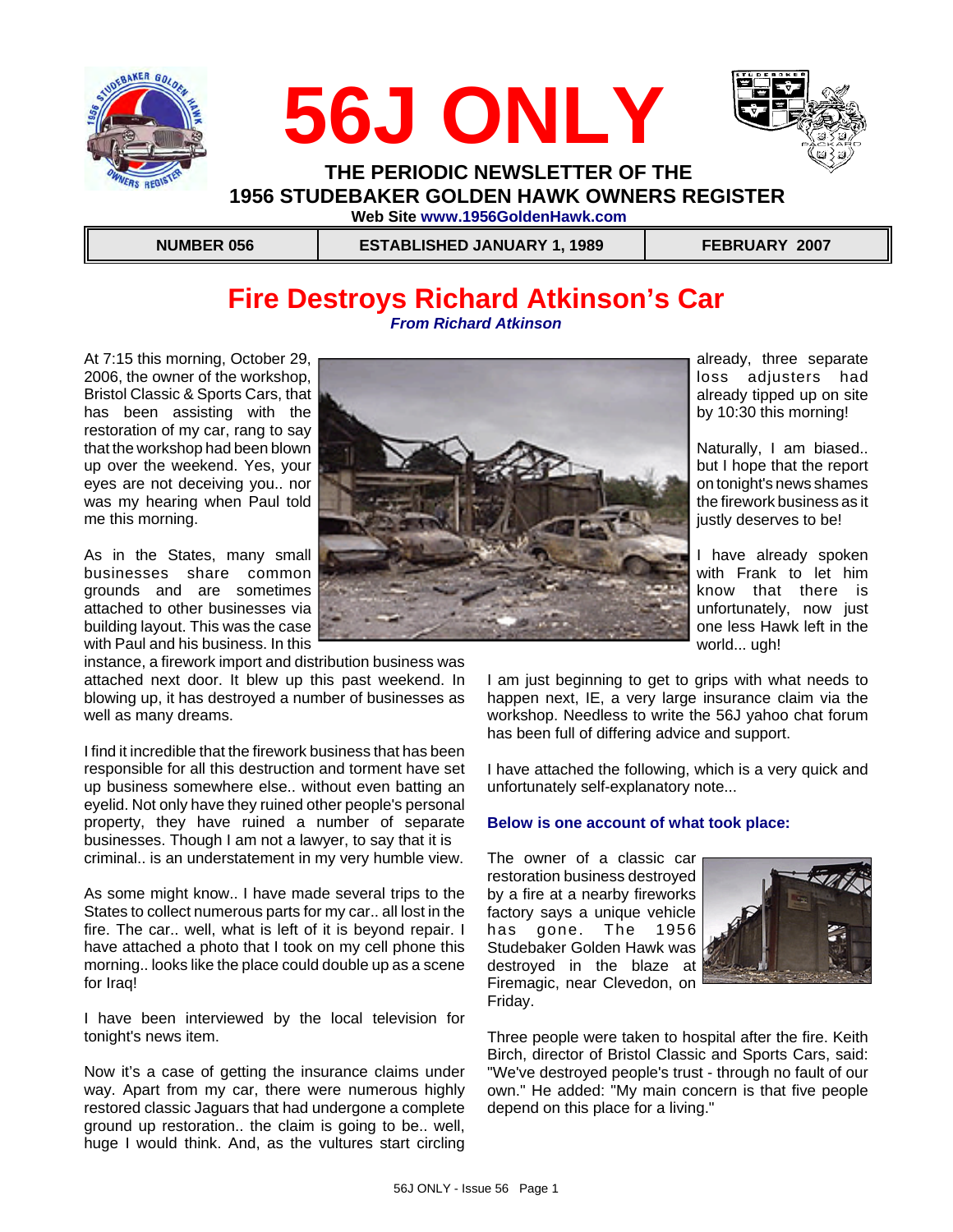The aftermath of the blaze: Three people were taken to hospital. Several Mark 2 Jaguars, a Daimler V8 and a Jaguar XK150 were also lost in the fire. Two containers of fireworks exploded on Friday evening, with two nearby houses also affected.

One eye-witness, Nick Stokes, told the BBC: "You could see the fire from the M5 as you come over the crest from Portishead. "There was a massive fireworks 'display' for about 40 minutes of constant bangs. We counted eight to ten police cars, four fire engines, an ambulance and various unmarked emergency vehicles."

The blaze is not being treated as suspicious.

### **About Firemagic Fireworks**

Firemagic specializes in firing large displays from any location, including awkward sites such as cranes, buildings, and pontoons etc. Using our firing system we are able to choreograph large-scale displays over a massive distance (20 separate firing locations over 2 Miles). We cater for all sizes of shows from small weddings through to private parties, corporate events, as well as festivals and traditional bonfire night shows.

## **Reproduction Headlight & Wiper Switches** *From StudebakerParts.com*

I spoke with Chuck Collins, of StudebakerParts.com, while I was in Omaha at the Studebaker Drivers Club International Meet. Chuck has been offering tail light lenses and wheel well mouldings for our cars for several years.

More recently, Chuck has begun reproducing both the headlight and wiper switches. I saw these switches at his swap table, and they look just like the original. These appear to be fine quality reproductions and at a price that seems reasonable. He also has the little chrome nuts that hold the switches to the dashboard.

The price for each switch is \$40.00. The headlight switch is part number 1540135, and the wiper switch is part number 1540137.

Chuck also offers new, replacement stock wiper blades and arms. The 12" units that are on our cars sell for \$19.00 each. The part number for the this item is BDY412. Shipping is 10% of your order or a \$6.00 minimum. (All prices subject to change.)

### **For more information or to order a catalog:**

StudebakerParts.com 2410 W Freeway Lane Phoenix AZ 85021-4135 Phone 602-995-5311 Fax 602-995-2146 Email Chuck@StudebakerParts.com

## **The Archives of Advertising** *Additional information from Bill McBride*



Thanks for the good words about our CD. The price, as folks will learn when they visit the website, is \$19.95 plus shipping & handling.

The close-up views are the ones to print from; they are the highest resolution versions of the scans. Clicking ZOOM IN twice from the thumbnail display gets the close-up. Thanks again for the plug.

We do these as a way to help preserve the content of the paper versions that are vanishing daily into recycling centers.

Bill McBride The Jumping Frog McBride/Publisher The Archives of Advertising

## **Studebakers in Omaha**



Congratulations and thanks to Tom Clarke and Don Brewer for bringing their 1956 Golden Hawks to the meet in Omaha. As of Wednesday, these were the only two cars I saw. I left Thursday morning, so it's possible that more showed up.

It's always nice when someone goes to all the trouble to show his car and represent our group.

## **Harmonic Balancer** *From Brent Hagen*



I recently pulled this harmonic balance off my 56J with the dual carb set-up. It is different than the harmonic balance that came on our 56Js and Packards. The stock harmonic balance weighs about 10 or 11

pounds. The one I removed from my 56J weighs about 6 lbs. I can see that it would be advantageous for a performance engine to have less mass to spin up to speed on a rapid start, but what is this harmonic out of?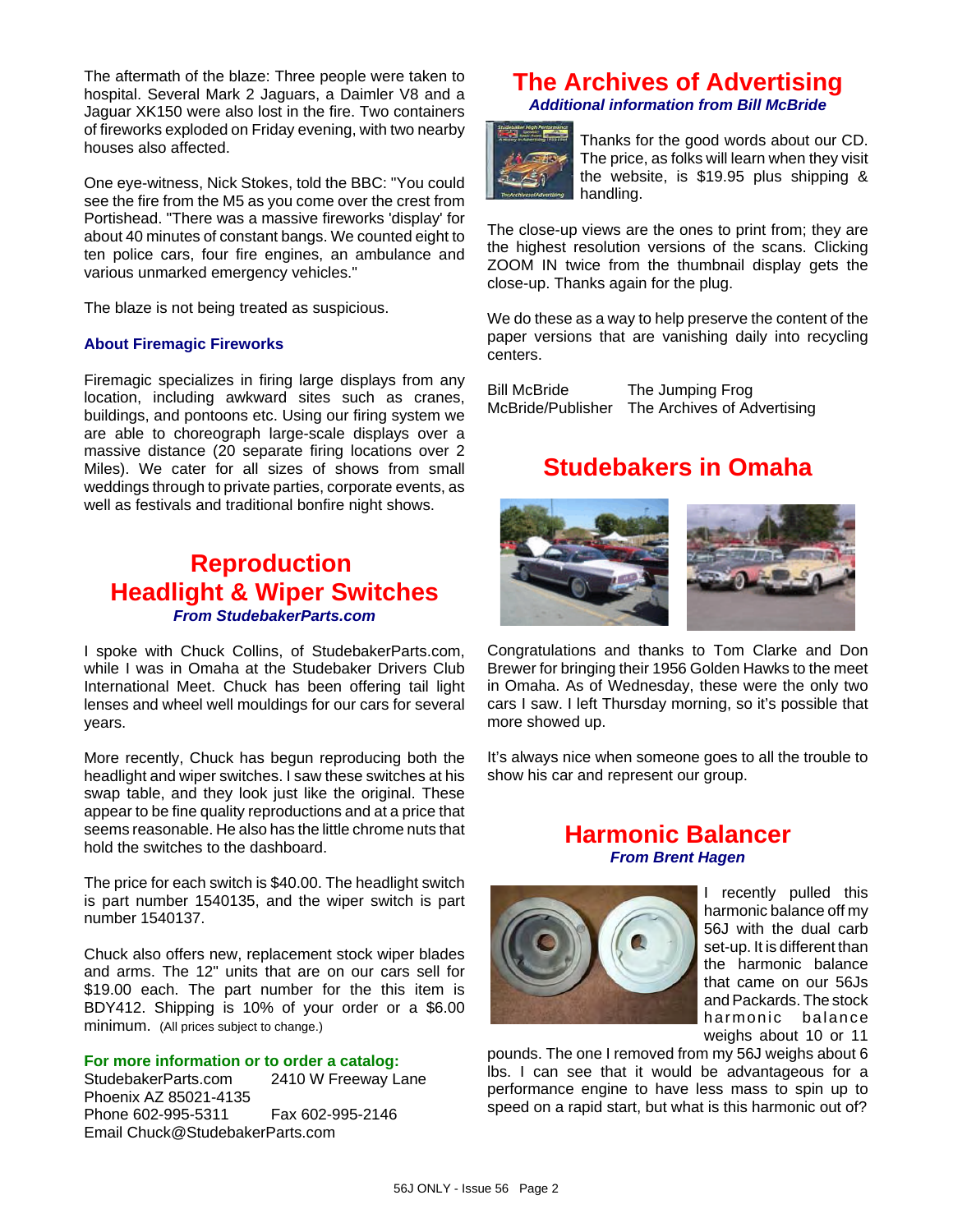I even looked in a Nash parts book and the harmonic balance used on the Nash 320's and 352's appears to be the same as 56J's and Packards. The casting #'s are the

same on both harmonic balances. The part # 440715 is cast into both, as is "SCCC 12664-7. Could it be someone recast a batch of them for racing applications? I would appreciate it if



someone can give me an answer to a perplexing question.



*Note, the harmonic balancer in white primer is out of a 56J engine. The unpainted harmonic balance is the harmonic balance that just came out of my 56J with dual 4's, 3spd and overdrive car. The 56J red-orange paint has been stripped off.*

### **An Answer From Joe Hall**

Brent, that is simply one of the originals that has lost its collar, which is pressed on, and rides in rubber. Those collars are notorious for "walking" off the rubber. If undiscovered, the collar will grind thru the timing cover in short order (Don't ask me how I know.) I now install two set-screws (180 degrees apart) behind the collar. That way, if it begins to walk, it will only bump up against the setscrews.

**NOTE: Joe had written about this problem In Issue 30 page 8, and Issue 35 page 3. If you have the CD with the newsletters, just search for "vibration", and you'll find those references.**

## **Dinner in South Bend** *Looks like we will be able to meet again*

At the SDC meet in South Bend-2002, Jim & Jan Bella put us in touch with Brenda Markin of the State Café. She did a fantastic job in providing food and a venue for our annual dinner. I contacted Brenda immediately after my return from the meet in Omaha, to ask about doing the same thing at the meet in 2007. Here is her reply:

- - - - - *Sure I remember your group and the very lovely letter you sent me after! I am happy to tell you that we a have a brand new location and it is much nicer than the other one. Only around the corner from the downtown location. I look forward to putting this together for you again. Talk you to soon. Brenda C. Markin*

- - - - -

## **AC-2799 Spoke Type Wheelcover Dress Up Kit** *Stu Tritt Offers a neat package*



I was speaking with owner George Rink at his swap table during the Studebaker Drivers Club International Meet in Omaha NE, last September. The conversation drifted to

wheelcovers and the difficulty in painting the Spoke Type cover. The crest in the center, is very difficult to get done correctly. The individual spokes are equally time consuming and require a lot of patience.

George mentioned that I could take a hubcap to a sign company and they could create adhesive vinyl inserts which could be peeled off and then affixed to the wheelcover. This appeared to be a much better option for me, and I planned to pursue this matter further, once I returned home.

Once home, and before I could get started on this project, I ran across the very item on Ebay. Stuart Tritt, owner of The Right Impression, had the complete kit listed at a Buy-It-Now price of \$30.00. This seemed like a fair price to me, so I bought it. The transaction was quick, thanks to PayPal, and in no time, the kit was delivered to my mailbox.

As seems to be the norm these days, it took me a while to start on the project. In fact, it was New Year's day when I decided to make the attempt. I removed the wheelcovers, washed them, and after they had a chance to dry, brought them to my work area - the dining room table. I put a cover over the table for protection, with my wife's blessing, got comfortable on the chair, and began the arduous task of semi restoration.

I decided to start with the white sections of the crest to assess the degree of difficulty and determine if my ability was equal to the task. No problem. The decals went on easily, and positioning them wasn't too difficult. The red portions, around the crowns, and the black areas around the birds were a little more challenging. Still, I was very pleased with the result. The vinyl was easy to work with, and allowed me to correct my errors.

The individual spokes took more time and diligence. It probably took close to one minute to get it positioned where it looked pretty good. There are 32 such spokes on each wheelcover, so I could see I might be working by artificial light by the time I finished. In fact, my goal was now to simply finish one wheelcover, and attempt the others at another time.

However, a strange thing happened. I became a little more proficient with each decal application. By the time I finished the first wheelcover, I was able to place a spoke in less than half a minute. When wheelcover #1 was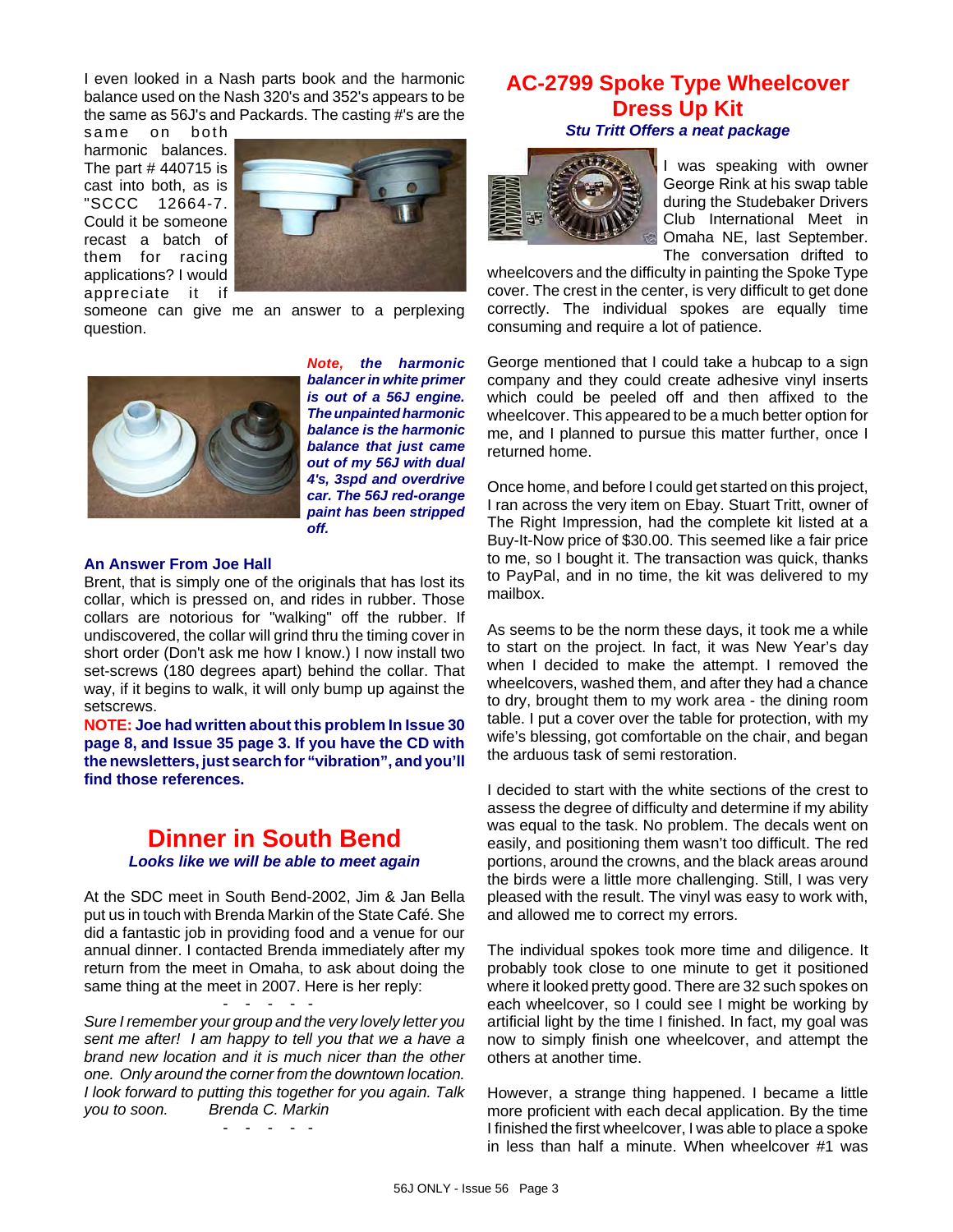complete, I was so pleased with the result that I decided to do "one more."

Doing wheelcover #2 took less time that the first and looked even better. I was on a roll, so I decided at this point that I could probably do all four. As I worked my way around the individual spokes on wheelcover #3, I found that I could do one spoke, including peeling and sticking, in less than 15 seconds. I was really in the groove, and suddenly, I was on the last one. Wheelcover #4 was a snap, and was the best one yet. The "after" of each wheelcover was a vast improvement over the "before." I was thoroughly pleased with the result, and just stood there admiring the end product. They were almost too nice to put back on the car.

There were enough extras in th kit to do most of another wheelcover. My fingers were a little sore by the time I finished, but it was surely a small price to pay for such an improvement. I tried to take pictures of the wheelcover, before I started, and after I finished, but they (the photos) simply did not turn out well.

I wrote to Stu and asked him what price he would accept if he sold them directly to us, outside of Ebay. He offered to sell them at \$27.50, including shipping and handling.

This procedure will only correct the painted areas of the wheelcover, but will not, of course, repair any flaws in the wheelcover itself. If you are looking for a perfect set of the spoke type wheelcovers, you should consider the reproduction offering from Richard Quinn. I have seen the reproduction set, and it is absolutely flawless. Both options are listed in the want ad section of this issue.

## **Mail Bonding**

**Letters are always welcome. If you need help or can offer advice, share it with other owners. (Edited as required.)**

### **Doug Jackman September 30, 2006**

Please double-check to make sure I'm on the email roster to receive the newsletter via the Internet. It's great getting the issues in color.

The latest edition of "56J Only" is really super. It's interesting how far and detailed the dual four barrel issue has progressed since Pam and I showed our car at Madison in 2000. My setup came from a donor car I purchased in Buda, Illinois, from the original owner who had it installed when he bought the car in Princeton, Illinois, in the fall of 1955. All the Caribbean dual-four parts naturally had part numbers and were listed in the 55th and 56th Series Packard Parts Books, but of course they weren't Studebaker part numbers. The Parts Books would obviously have been available to the parts department of any Studebaker-Packard dealership, thereby facilitating ordering for a customer so interested. I'd love to know what the factory planned on using for air cleaners --- like you, I used 56 Corvette air cleaners which would have been available from GM dealers.

Of all the cars I've owned, none has been so fascinating on so many facets as the 56J-K7. Thanks again for your efforts, and best regards to you and Anita.

**Brent Hagen September 30, 2006**

I just read your latest 56J Only newsletter. Pat Doherty's 56J is also in the latest Hemmings Motor Calendar. Also, I just noticed a 56J popped up in the Unofficial Studebaker website. It sounds to me like Darryl Norenbergs car. Have you heard from him recently? I have been out of town with my job, up in the Olympic Peninsula area.

I have heard of three more 56J's up here I had not know about previously. Hopefully I can track some of them down. Had a nice visit with Stanley Krohn in Seattle tonight. He has a great story to tell about his 56J. It was bought new by his aunt in Colorado Springs. His uncle would race it up Pike's Peak and it would pass everything in sight! When his uncle died and his aunt wanted to sell it, Stanley and his brother flew down and drove the car back to Seattle.

Monday I travel to Port Angeles and plan to visit with Dan Cyr.

Thanks for forwarding Doug's email. I had also noticed that the letter specified the 1955 Rochester Carbs. Makes sense as the displacement for both 1955 Packard Caribbean's and 56J's is 352. Other than the carbs, the two Packard set-ups for 1955 and 1956 are virtually identical-throttle linkage, fuel line set up, choke set up, etc. The difference in the carburetors is the bore size, those in the 1956 Packard Rochester's, 7009600 and 7009601 are larger than the 1955 Rochesters used in the Caribbeans. Jetting is also different. Personally, I would sacrifice the 3 point originality deduction for the "eye appealing" factor the dual 4 set-up affords any day!!!

Oh, one more thing I recently discovered on Ariel's engine. The other day I decided to pull the harmonic balance in order to check out the front components of my engine with the dual 4's. To my surprise the harmonic balance is totally different than any other I have ever seen. It is shaped different and is much lighter than a stock unit. I wonder if it is off a Nash or what??? I can see why they would use it on a car for racing as it is quite a bit lighter weight.

Oh, did I mention I had a good visit with Dan and Irene Cyr. Dan has his 56J up on a hoist in his large shop, but he has so many projects including all these semi-trucks, a bus, his wife's Nash Metro, a couple of Model A's, etc. Not sure if/when he will get around to working on his 56J. But it is under cover, thank goodness, as it rains a lot up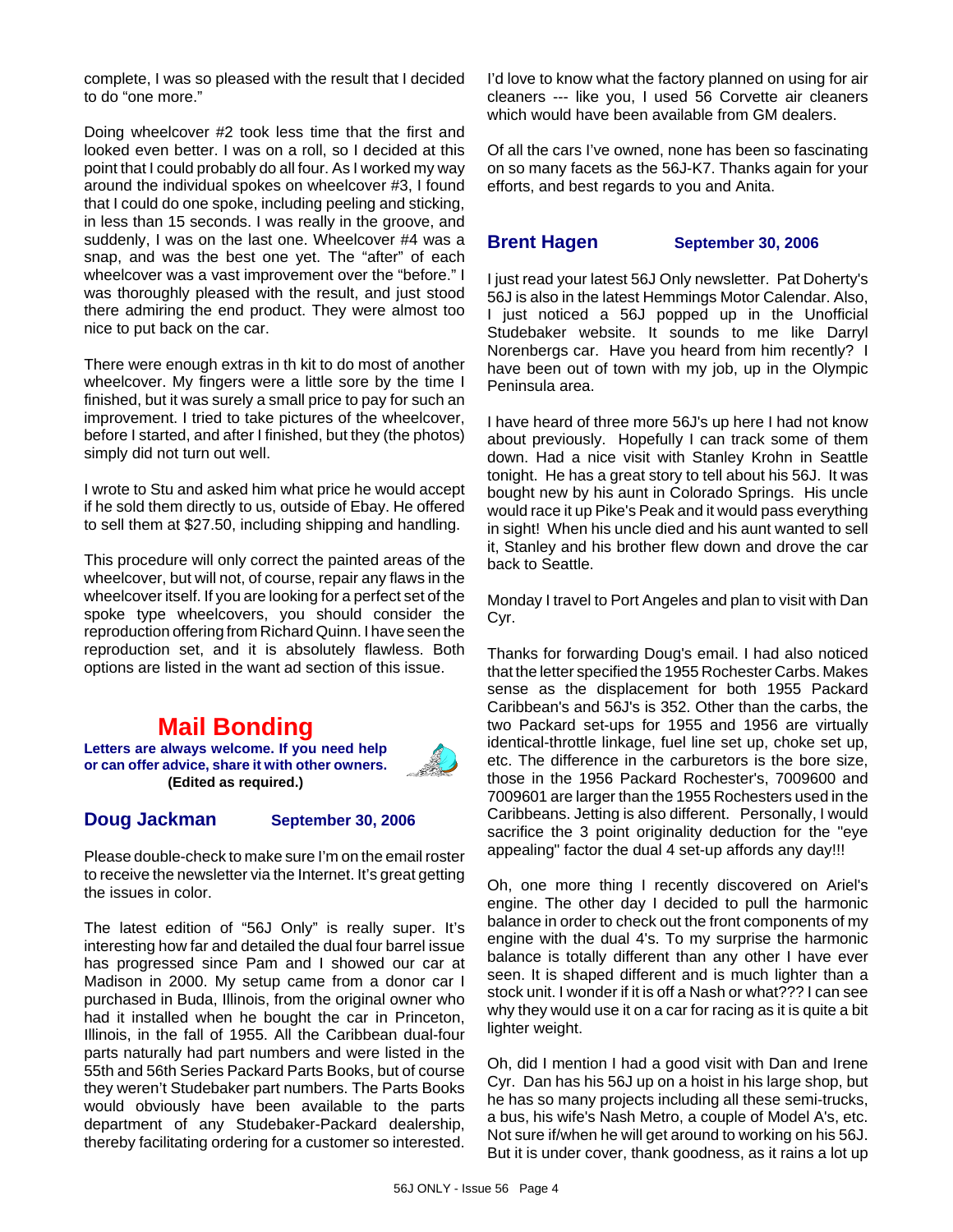in Port Angeles!! Dan and Irene live in a nice log cabin that is heated by hot water that is heated by a wood-fired boiler outside! Dan recently purchased a Smart car, and I got to have a ride in it.

There is a fellow up in Seattle looking for a 56J, too. It's so sad, I know of so many of them around here, but the guys who own them don't want to part with them (or join our group).

**(Jan 18, 2007)** I just received a recast 56J steering wheel back from the Shrock Bros. The quality is excellent, both the color and casting are right on. They did a great job of crimping on the stainless hand grip wires. This was one of the problems I encountered with my other 56J wheel I had recast by the other fellow you told me about in PA. His rings were epoxied in place and came apart after they arrived in the mail. The Shrocks detail is super, they even have the 56J part number in the casting like the original. About the only thing they don't have is the wheel size, "17" on the back of one spoke like the original. Their price has gone up and is currently  $695 + a$  core. I sent them several cores so they have a good supply of them now. Even with their price increase, I feel you are getting exceptional quality for a fair price.

## **Here We Grow Again**

*Since the newsletter is now posted on the web site, we will no longer print addresses and phone numbers. If you move, please remember me when you send your change of address forms.*

| 476 Thomas Ryan     | SN 6800017                |
|---------------------|---------------------------|
| <b>Broadbent OR</b> | Pr Owner Darryl Norenberg |
| 497 Hans Granholn   | SN 6800485                |
| Umeå Sweden         | Pr Owner Everett Nauha    |

### *NOTICE:*

*In lieu of dues, and to help keep my records correct, registration forms are mailed to owners who haven't been heard from for several years. If you receive one, complete and mail it at once or you will be dropped from the mailing list.*

## **Administrative "Assistance"**

*From Frank Ambrogio*

**NOTE: This section will be used for special notes and recurring items.**

**56JONLY Message Group** This group was started by owner Scott Reid in July, 2002. It is a vehicle for owners and fans to exchange ideas. It is not officially a part of the 1956 Studebaker Golden Hawk Owners Register, but it certainly adds another dimension to our group. Just go to our web site and click on *56JONLY Message Group*, and follow the instructions to sign in or join.

**NOTICE:** *I rarely visit the group. If you want to contact me, or to include something in the newsletter, you must send*

### *it to me directly. You can do so through the 56SGHOR web site. NEVER write to me at the Yahoo email address.*

**56J ONLY, Electronic Version** The "E" version of the newsletter is in color, and undamaged in transit. If you would like to receive the newsletter electronically, and save me a buck, just let me know and send your Email address. I will send you a notice whenever the latest version is posted on the web site. You can read it, download it, and/or print it at your leisure.

Anyone with an Email address on file with me, will automatically received the newsletter electronically. Please let me know if you prefer to receive it via regular mail. The mangling, ripping, and coffee spills are free.

## *Wheel Estate*

**Due to our infrequent printing schedule, many ads may be quite old. Please let me know if the transaction has been completed.**

**For sale:** I have 1956 Golden Hawk with a ground up restoration started. The chassis has been stripped and completely restored the body has been completely restored and painted. It had very little rust but all was repaired before painted. This was originally an Arizona car. It has less than 70000 miles, needs to be completed. I have the original 352 Packard engine with an automatic trans. Power steering and brakes. The interior is missing except the seats and dash which need to be repaired. Most of the chrome has been replaced or rechromed and the front and rear bumpers do need to be repaired. I do have many extra parts such as extra front and rear glass and many extra handles and chrome parts. I seek 14,000 for the car it is located close to Nashville Tennessee. Thanks, Billy Stallings 615-481-6941 thespaguy@thespaguyinc.com I do have pictures if desired. (09-2005)

**For sale:** 1956 Golden Hawk Ultramatic \$12,500. Family Auto Sales, Inc., 3300 25th Ave., Gulfport, MS, 39501. Phone 228-864-8220, Fax 228-868-3883. (02/2003)

- - - - -

**For sale:** I have a couple of sets of new steel Ultramatic Transmission cooling lines for sale, \$75/set. Special purchase, NOS 56J brass 160 degree thermostats, Autostat by Robert Shaw, \$6ea-add \$2 shipping. I have many other nos and good used 56J parts including a few nos ash trays. Please inquire. Brent Hagen, 6220 SE 55th Ave., Portland, OR 97206-6800. Email: ghawk352@effectnet.com (09/2006)

**For sale:** Just found a stash of 1998 manufacture NOS Packard V8 hydraulic valve lifters. These were made by Johnson, a major OEM supplier, before they went out of business. To get enough for my use, I had to buy two cases, 234 units. Will sell them to my '56J friends for \$9.00 each. For comparison, most major Packard suppliers are asking \$14-16 each. Send cashier's check, money order or PayPal to Jack Vines, 3227 E. 28th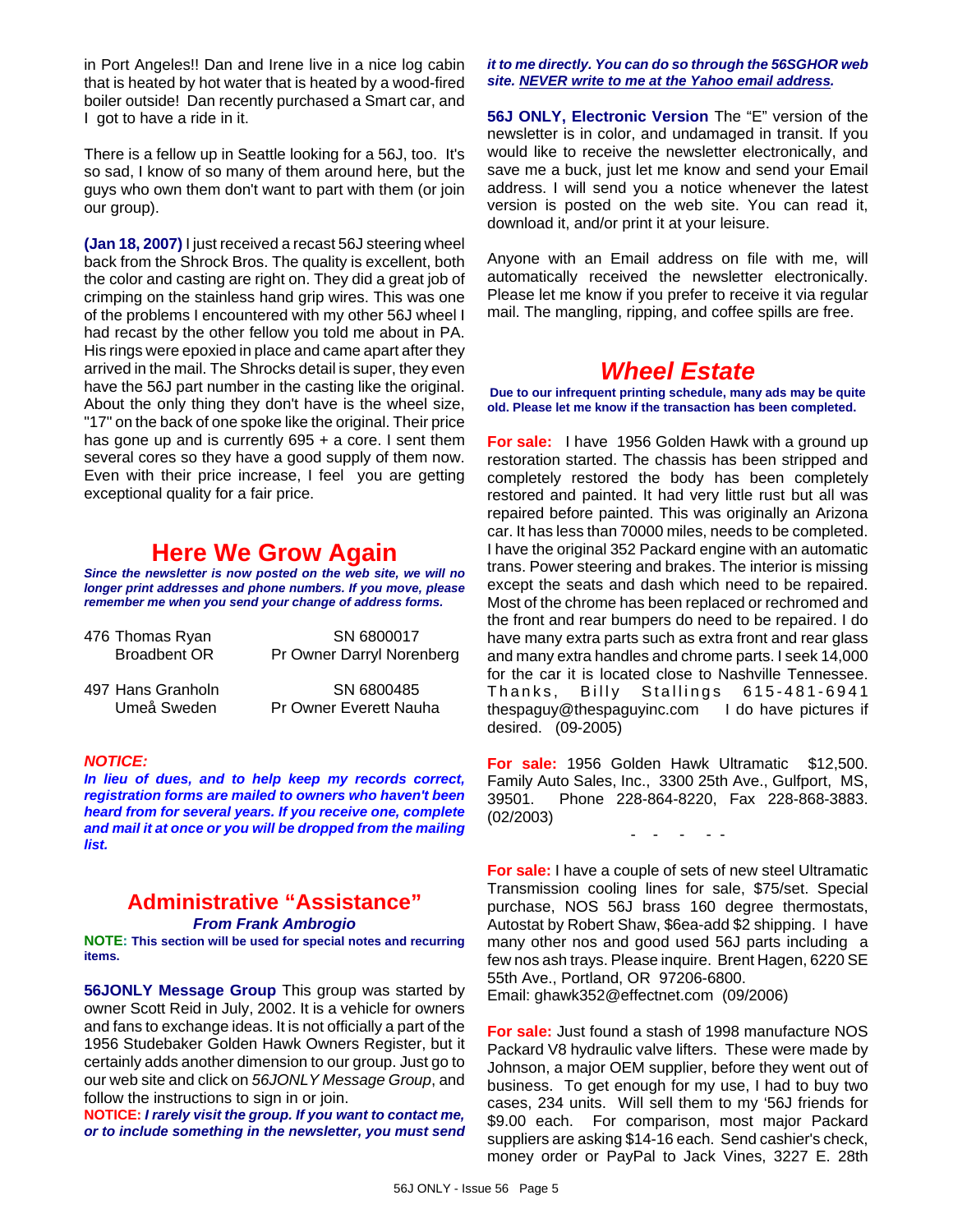Avenue, Spokane, WA 99223 PackardV8@comcast.net Packard V8 Limited. 509-535-8610. (06-2006)

**For sale:** Parts for sale. 1956 STUDEBAKER Golden Hawk - parts for sale - Good doors, fenders, etc. - in good condition - Barry Hackney. Houston, TX, 77073, USA, phone; 281 787-6230, Email: bhackney@houston.rr.com 03/06

**For sale:** TH400 transmission with the Jack Nordstrom adapter, rebuilt and modified, ready to go into a 1956 Golden Hawk. \$1200.00 plus freight from Sacramento CA. Bill Carlson 2801 Leavenworth St, San Francisco CA 94133, phone 415-407-8174. (02-2006)

**For sale:** NOS and used 56J parts. I can repair most tach sending units and I rebuild sending unit to tachometer cables. Brent Hagen, 6220 SE 55<sup>th</sup> Ave, Portland OR 97206-6800, phone 503-771-0604. ghawk352@effectnet.com (06/2005)

**Wanted:** "Packard" grill crest (emblem) # 391375. Fits 1948-1950 models W/fasteners. Also part No. 29326P (bullet) ornament, radiator grill panel for 1951 Studebaker. Also # 293310 ring radiator panel ornament, prime, for same W/fasteners. NOS, excellent please, to match quality of parts I now have. Don Girvan, 273 Shediac Rd., Moncton N.B. Canada E1A 2S5. (02-2005)

**Wanted:** Looking to find lower aluminum molding for drivers side rear fender for 56-J. Does not have to be nos, just no pitting or deep gouges please. Hope you can help. I need this one piece to complete a set. Jim Kranak jimmijim8@yahoo.com Ph. 304-723-5253 (11-2004)

**For sale:** 1956 Golden Hawk used parts & literature: #403502 pressure plate \$50.00, #461543 bell housing \$150.00, # 440529 flywheel \$100.00 #473176 clutch plate\$40.00, #6403546 clutch release lever & ball stud \$35.00, #465306 release bearing \$20.00. \$350.00 for all. Can have clutch plate & pressure plate rebuilt for additional cost. # 440893 intake manifold \$35.00.#1312185 hood ornament \$75.00. # 1312079 lower grill molding chrome \$35.00.# 440842 timing chain \$20.00. #440843 timing gear \$20.00. #440841 crank sprocket \$20.00.Packard Delco starter motor with solenoid \$75.00. Small folder of entire 56Stude auto line \$20.00. Large folder of 56 auto line \$35.00. Large folder of only 56 Hawk line \$35.00.56 Golden, Sky & Power Hawk F fender chrome strip #1312503 good cond \$30.00. 56 Golden, Sky & Power Hawk door chrome strip # 1321106 good cond \$25.00 ea. Will trade some of above for 56J power brake unit (hydrovac). Shipping extra. John Raises email: avantijohn@yahoo.com (10/2003)

**Wanted:** Column gear selector shaft upper bracket 1539833 for Ultramatic w/power steering. This is the part right below steering wheel and has detents for trans selector lever. Good used is fine. Thanks, Kendall A. Gibbs MD, lebaron41@yahoo.com 401-247-2015 (04/2003)

**Wanted:** Shift Rods and shift levers for T-85 trans. Part #'s 1540179 and 1540207 shift rods and 1539603 and 1539601 shift levers. These parts are for a non-power steering car. Please call Randy at (856)358-7585 or e-mail R6Stude12@msn.com (10-2002)

**For sale**: solid 56J body, doors, rear fenders, all trim, tail light lens-perfect. One set of NOS side grills, Good hood, excellent trunk, stainless trim, glass, tachometer, sending unit, clock, dash face plate, glove box door, 4 barrel carb, 3 spd overdrive trans, bell housing, clutch, pressure plate, linkage, restored window flippers right and left, fins, roof belt molding, interior roof plastic bands and steel holders and brake drums. Other STUDE parts available. Dwayne Jacobson, 2620 Lakeview Dr, Junction City, WI 54443. 715-341-9470 or studebaker@g2a.net



1956 Golden Hawk 1:72 scale model diecast. Pick from any of the standard 1956 colors. \$70.00 + \$5.00 S/H. Shrock Body Shop, 3999 Tyrone Pike, Coalport PA 16627. (04/2004)

www.shrockbrothers.com/72nd\_scale.html

## **1956 Golden Hawk Services**



**Adhesive Vinyl Inserts,** for all 1956-1961 Studebakers with full wheel cover (AC 2799). Enough vinyl inserts to apply to 4 hubcaps, with spare inserts. Directions are included

\$27.50, includes shipping in the continental U.S. Right Impression, 319 S Chestnut St, Kimball, NE 69145, Phone/Fax:(308) 235-3386 rimpres@earthlink.net (11- 2006)



**Do You Want dependable air conditioning** for your 1955-56 V-8 Packard engine in whichever car it is in? You will need the third puller and bolt for the crankshaft to drive the compressor. Modern, dependable

serviceable equipment starts with the Sanden compressor, 100-AMP alternator to keep your battery charged, and the electric cooling fan. **AC pulley and bolt** \$300.00, **Bracket Kit** for alternator & compressor including offset oil fill tube and al hardware, NAPA numbers for belts, etc. \$350.. Includes shipping and handling.. Jack Nordstrom, 3023 Pine Valley Dr,, New Braunfels TX 78130, phone 800-775-7077. (04/2006)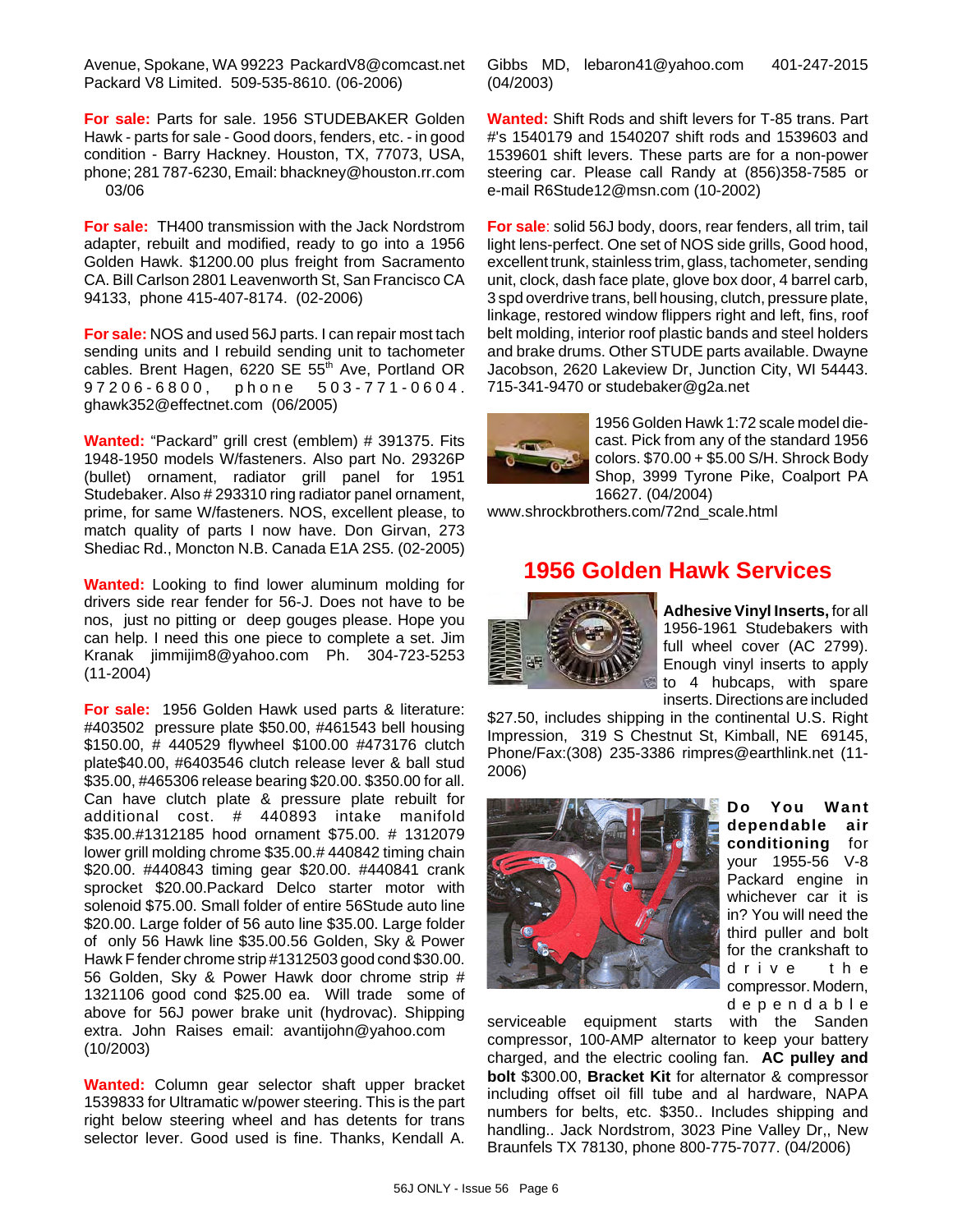**Ultra One Rust Remover**: Non Acid Product. No fumes, no gloves required, reusable product, cleans up with water, biodegradable, easy to use. Does not affect rubber, gaskets, seals, decals or stickers, plastics, most paints. DISSOLVES RUST ONLY

WWW.WEREMOVERUST.COM **Code RCS15** For a brochure call 847-464-5119 or write to Roscoe Stelford 15N119 Reinking Rd Hampshire IL 60140 or stelfordsinc@aol.com (12/2005)

**Ranco Heater Valve Repair**. Your heater valve/s repaired or will send you a rebuilt one. I must have your old rebuildable core. It must be the same type you are ordering because I do not have a lot of cores. If you



not have a valve and there is a \$50.00 core charge. These valves are very hard to find. Valve or rebuild - \$65.00 Price includes return postage. Downeast Studebaker, 314 Rosewood Rd. Goldsboro, NC 27530 919-734-7755

e-mail: sanjim76@earthlink.net (02/2005)

**Exhaust extension PN AC-2754** Originally available on



1956 Hawks and station wagons. Chrome finish. Dresses up tailpipe and prevents gasses from marring car finish. \$65.00 ea. ALSO

**1-104 Oil Filter Decal** \$6.00

ea. **1-083 Valve Cover Decal** (2 required) \$6.00 ea. All items plus 10% shipping. Studebaker International, 97 North 150 West, Greenfield IN 46140-8562, 317-462-3124, FAX 317-462-8891, Website: www.studebaker-intl.com



Email: info@studebaker-intl.com (08-2004) *(Prices subject to change)*

**Recast Steering Wheel PN 1540647,** white, 17", just like the original, includes the four rings around the ribbed area. \$575.00 + \$25.00 S/H. Shrock Body Shop, 3999 Tyrone Pike, Coalport PA 16627. (04/2004) www.shrockbrothers.com/steering\_wheels.html

**Electronic Ignition Modules** for your 1956 Golden Hawk. Use the tachometer sending unit with the points system. John Brooks, 1821 Ft Worth Hwy, Weatherford TX 76076, Tel 817-594-0840. www.studebakerfarm.com or Email to studefarm@yahoo.com.

**Ultramatic Transmission Shift Indicator**. Die-cast Metal, with a clear casting, and indented letters pre-painted from the rear. Bill Glass, 18 Lorenz Dr, Valhalla NY 10595. 914-761-5788 or BondoBill1@aol.com (02-2004)



 $$40.00 + S/H$ 



**Reproduction trunk escutcheon** for 1956 C-K cars, \$75.00. Myer's Studebaker Parts 130 Main St, PO Box 276, Duncan Falls OH 43734. Phone 740-674-4897, FAX 740-674-7170, Email spookys@1st.net or Visit our web site at www.myersstudebaker.com (03/2004)

**Ultra400 Automatic Transmission Conversion** for your 1956 Golden Hawk. Enjoy the difference and confidence. No puking overflow. More power to the wheels. For more information contact: Jack Nordstrom, 4975 IH-



35 South, New Braunfels TX 78132, Tel 800-775-7077.

**1956 Sky Hawk and Golden Hawk headliner trim bows.** One set consisting of 3 pieces with ends tapered. \$110.00 per set (includes shipping). Myron McDonald, 417-678-4466 or 417-678-2631, email pmeyer@hdnet.k12.mo.us

**Rebuilt 56 Golden Hawk fuel pumps**, both Carter and AC Delco, \$75 exchange (I must have your old fuel pump, or a \$50 core charge). Add \$10 for shipping. Gary Capwell 3441 Sandringham Dr. N.E. Salem, Oregon 97305. Phone 503-365-3296 Email mocha56j@comcast.net (01/00).

**Rebuilt Packard water pumps** for sale \$95, plus \$10.00 for shipping, no core charge. Contact Brent Hagen, 6220 SE 55th Ave., Portland, Oregon 97206-6800. Phone: 503-771-0604. E-mail: ghawk352@effectnet.com

**Reproduction Tail Light Lenses** 1956 C-K part# 1312694, \$49.00 ea. Chuck & Chris Collins, 2410 W Freeway Lane, Phoenix AZ 85021, 602-995-5311, FAX 419-858-5900, Email chuck@studebakerparts.com. On the web at :www.studebakerparts.com

**Transmission Puke kit-II**: Stop that fluid from belching out the dip stick tube on start up. \$5 ppd. Mail check to Brent Hagen, 6220 SE 55th, Portland, OR 97206-6800

### **1956 Golden Hawk Window Price Sticker**

| <b>THE STUDEBAKER</b><br><b>GOLDEN HAWK</b>                                                                                                                                                                                                                                                                                                                                                                                                                                                                                                                                                                              | <b>DOPTS CAP</b>                                                                                                                                                                                                                                                                 |
|--------------------------------------------------------------------------------------------------------------------------------------------------------------------------------------------------------------------------------------------------------------------------------------------------------------------------------------------------------------------------------------------------------------------------------------------------------------------------------------------------------------------------------------------------------------------------------------------------------------------------|----------------------------------------------------------------------------------------------------------------------------------------------------------------------------------------------------------------------------------------------------------------------------------|
| --<br><b>SERVICE SE</b><br><b>JEWELF WITTING AVE</b><br>the party of the party<br><b>MONEY CARDS</b><br>-<br>--<br>---<br><b>ATTAINMENT CAN ABOUT THE</b><br><b>CALLED</b><br>-<br>card at my LES to see<br>u<br>--<br>$\sim$<br><b>College</b><br>1199<br>. .<br><b>Sold Mine 4</b><br>The company star in<br><b>TAILED ENT</b><br><b>THE TANK SAFE</b><br>a car mill of collect<br><b>William Collision</b><br>and the later becomes.<br>an water chronical big in revision<br>at traditional and the first con-<br>L. P. Walder L. Wald<br>and the Company of the party of the<br>of help last and territory<br>79.74 | The American<br>of being<br>1. This present light is a major and<br>-<br><b>Brooklynd card Association of</b><br><b>Contract Contract</b><br><b>Blue Thatformed' day</b><br>and the forest of a state<br><b><i>Charles &amp; Industry on</i></b><br><b>CONTRACTOR CONTRACTOR</b> |
|                                                                                                                                                                                                                                                                                                                                                                                                                                                                                                                                                                                                                          |                                                                                                                                                                                                                                                                                  |

The design is based upon the general design of stickers which were actually done during the period 1959 thru 1966. Send \$40 along with serial number and options/accessories which were originally on your car (a copy of the production order would be very helpful.) If your car has been

repainted and options/accessories added or deleted and you want the sticker to reflect the car as it is now just include the information. I have all of the prices. Questions, telephone 708-479-2658 or Richard Quinn 20026 Wolf Rd. Mokena, IL 60448. rtq11@aol.com